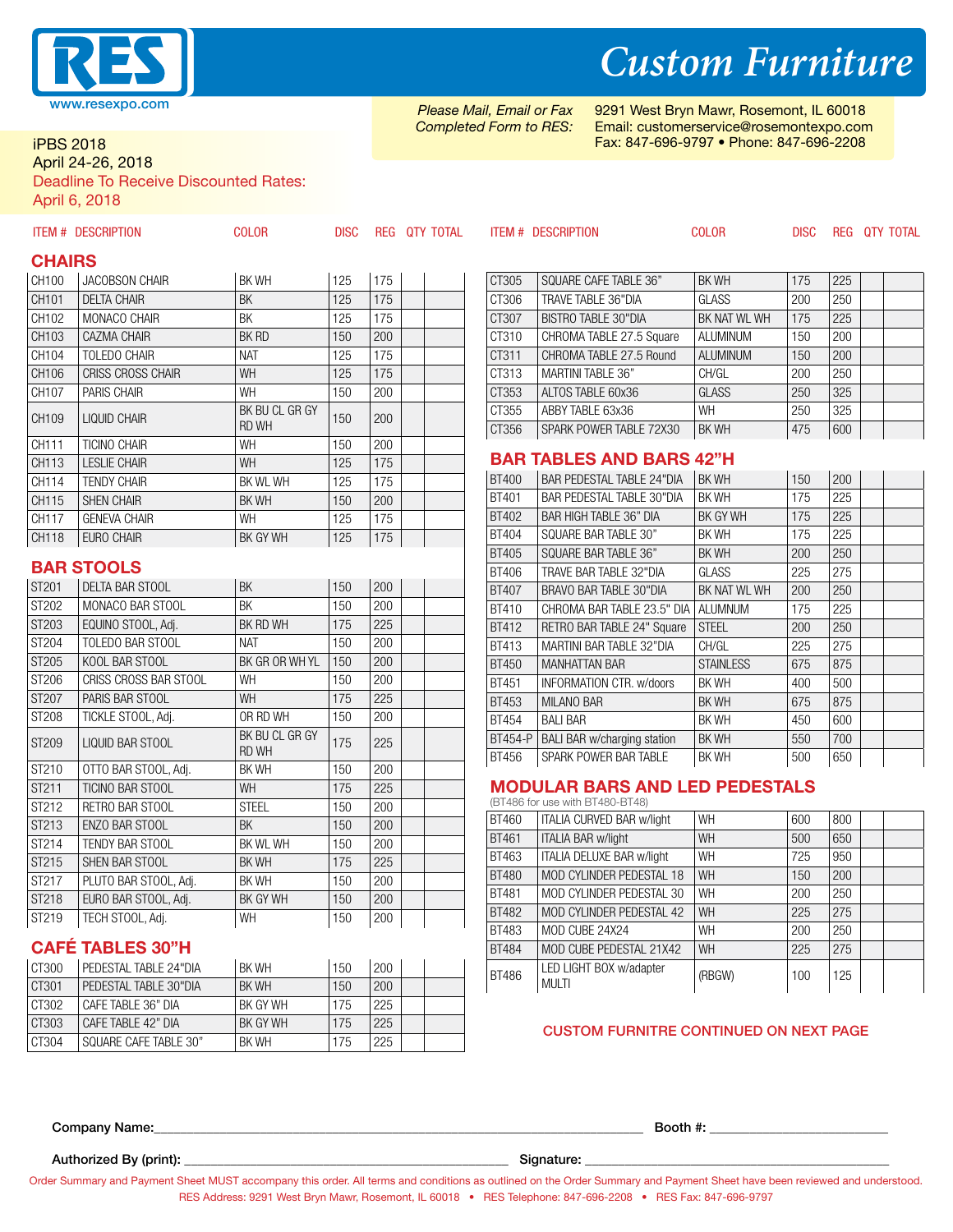

*Custom Furniture Continued*

*Please Mail, Email or Fax Completed Form to RES:* 9291 West Bryn Mawr, Rosemont, IL 60018 Email: customerservice@rosemontexpo.com Fax: 847-696-9797 • Phone: 847-696-2208

iPBS 2018

April 24-26, 2018

Deadline To Receive Discounted Rates: April 6, 2018

|              | <b>ITEM # DESCRIPTION</b>           | <b>COLOR</b>               | <b>DISC</b> |            | REG QTY TOTAL |              | <b>ITEM # DESCRIPTION</b>             | <b>COLOR</b>   | <b>DISC</b> |                  | REG QTY TOTAL |
|--------------|-------------------------------------|----------------------------|-------------|------------|---------------|--------------|---------------------------------------|----------------|-------------|------------------|---------------|
|              | <b>CONFERENCE AND OFFICE CHAIRS</b> |                            |             |            |               |              |                                       |                |             |                  |               |
| C0501        | OTTO GUEST CHAIR                    | <b>BK WH</b>               | 150         | 200        |               | <b>LG708</b> | <b>SCANDIC LEATHER CHAIR</b>          | BK RD WH       | 400         | 525              |               |
| C0502        | <b>OTTO CHAIR</b>                   | <b>BK WH</b>               | 175         | 225        |               | LG712        | SOLO SOFA                             | <b>BK RD</b>   | 400         | 525              |               |
| C0503        | <b>EXECUTIVE GUEST CHAIR</b>        | <b>BK WH</b>               | 200         | 250        |               | LG713        | SOLO LOVESEAT                         | BK RD          | 400         | 525              |               |
| C0504        | <b>EXECUTIVE MIDBACK CHAIR</b>      | <b>BK WH</b>               | 225         | 275        |               | LG714        | SOLO CHAIR                            | BK RD          | 350         | 450              |               |
| C0507        | <b>GUEST CHAIR</b>                  | BK                         | 125         | 175        |               | <b>LG717</b> | <b>IBIZA CHAIR</b>                    | <b>BKWH</b>    | 475         | 600              |               |
| C0508        | <b>MIDBACK CHAIR</b>                | BK                         | 150         | 200        |               | LG720        | CAPRI SECTIONAL SOFA                  | BK WH          | 500         | 625              |               |
| C0509        | STACKABLE SIDE CHAIR                | BK                         | 75          | 125        |               | LG721        | CAPRI SECTIONAL BENCH                 | BK WH          | 375         | 475              |               |
| C0510        | STACKABLE ARM CHAIR                 | <b>BK</b>                  | 100         | 150        |               | <b>LG722</b> | <b>DANE SOFA</b>                      | GY             | 475         | 600              |               |
| C0512        | <b>TASK CHAIR</b>                   | <b>BK</b>                  | 125         | 175        |               | LG723        | <b>DANE CHAIR</b>                     | BU GR OR TP YL | 400         | 525              |               |
| C0513        | <b>TASK STOOL</b>                   | <b>BK</b>                  | 150         | 200        |               | LG725        | <b>MADISON ARM CHAIR</b>              | BK WH          | 275         | 375              |               |
| C0518        | <b>RECEPTION CHAIR</b>              | <b>BK</b>                  | 175         | 225        |               |              | <b>MADISON ARMLESS</b>                |                |             |                  |               |
| C0520        | ZURICH HIGHBACK CHAIR               | WH                         | 225         | 275        |               | LG726        | <b>SECTIONAL</b>                      | <b>BKWH</b>    | 200         | 250              |               |
|              |                                     |                            |             |            |               | <b>LG727</b> | MADISON CORNER SECT.                  | BK WH          | 225         | 275              |               |
|              | <b>CONFERENCE TABLES</b>            |                            |             |            |               | LG729        | <b>MIAMI CHAIR</b>                    | GY WH          | 400         | 525              |               |
| CF602        | <b>GLACIER ROUND CONFERENCE</b>     | WH                         | 400         | 500        |               | <b>LG730</b> | SOHO CURVED BANQUETTE                 | WH             | 425         | 550              |               |
|              | TABLE 47"DIA                        |                            |             |            |               | LG731        | SOHO CURVED BENCH                     | WH             | 400         | 525              |               |
| CF603        | CONFERENCE TABLE 48"DIA             | BK COG GY MAP<br><b>WH</b> | 275         | 375        |               | <b>LG732</b> | SOHO LOVESEAT                         | WH             | 400         | $\overline{525}$ |               |
|              | <b>GLACIER CONFERENCE TABLE</b>     |                            |             |            |               | LG733        | TRIBECA LEATHER SOFA                  | GY             | 525         | 650              |               |
| CF604        | 79"                                 | <b>WH</b>                  | 500         | 650        |               | <b>LG734</b> | TRIBECA LEATHER LOVESEAT              | GY             | 500         | 625              |               |
| CF605        | <b>RECTANGULAR TABLE 6'</b>         | BK CG MP WH                | 375         | 475        |               | LG735        | TRIBECA LEATHER CHAIR                 | GY             | 425         | 550              |               |
| CF606        | <b>OVAL CONFERENCE TABLE 6'</b>     | BK GY WH                   | 375         | 475        |               | LG739        | SURGE OTTOMAN w/USB                   | <b>BKWH</b>    | 450         | 600              |               |
| CF608        | <b>OVAL CONFERENCE TABLE 8'</b>     | BK GY WH                   | 425         | 550        |               | LG740        | SURGE SOFA w/6-USB                    | <b>BK WH</b>   | 550         | 700              |               |
| CF609        | <b>RECTANGULAR TABLE 8'</b>         | <b>BK WH</b>               | 425         | 550        |               | LG741        | SURGE CHAIR w/6-USB                   | <b>BKWH</b>    | 450         | 600              |               |
| CF610        | <b>OVAL CONFERENCE TABLE 10'</b>    | <b>BK WH</b>               | 600         | 800        |               | LG742        | <b>MAUI ARM CHAIR</b>                 | <b>WH</b>      | 300         | 400              |               |
| CF611        | RECTANGULAR TABLE 10'               | <b>BKWH</b>                | 600         | 800        |               | LG743        | MAUI ARMLESS SECTIONAL                | <b>WH</b>      | 200         | 250              |               |
|              |                                     |                            |             |            |               | LG744-L      | <b>MAUI CORNER SECTIONAL</b>          | WH             | 275         | 375              |               |
|              | <b>OFFICE FURNITURE</b>             |                            |             |            |               |              | <b>LEFT</b>                           |                |             |                  |               |
| <b>OF650</b> | DESK W/LOCKING 2-DRAWER             | <b>BK</b>                  | 400         | 525        |               | LG744-R      | MAUI CORNER SECTIONAL<br><b>RIGHT</b> | WH             | 275         | 375              |               |
| OF652        | LATERAL FILE, LOCKING               | <b>BK</b>                  | 300         | 400        |               | LG745        | MAUI OTTOMAN                          | WH             | 200         | 250              |               |
| OF653        | STORAGE CABINET LOCKING             | <b>BK WH</b>               | 300         | 400        |               | LG750        | <b>BENCH OTTOMAN</b>                  | BK WH          | 225         | 275              |               |
| OF654        | COMPUTER WORKSTATION                | <b>BK</b>                  | 150         | 200        |               | LG755        | <b>BLOCK OTTOMAN</b>                  | BK BU RD WH    | 125         | 175              |               |
| OF659        | CREDENZA                            | WH                         | 375         | 475        |               | LG756        | ANGLE OTTOMAN                         | BK RD SL WH    | 300         | 400              |               |
| 0F660        | <b>GLACIER SIDEBOARD</b>            | WH                         | 475         | 625        |               | LG757        | RECTANGLE BLOCK OTTOMAN               | BK RD SL WH    | 200         | 250              |               |
| 0F670        | <b>PARSON DESK</b>                  | <b>GY WH</b>               | 250         | 350        |               | LG760        | CAPRI ROUND OTTOMAN                   | <b>WH</b>      | 200         | 250              |               |
|              | <b>LOUNGE SEATING</b>               |                            |             |            |               | LG763        | JAVA BENCH 6'                         | <b>NAT</b>     | 225         | 275              |               |
| <b>LG700</b> | <b>HAVANA SOFA</b>                  | <b>BR</b>                  | 500         | 650        |               | <b>LG780</b> | <b>STEN SWIVEL CHAIR</b>              | BK RED WH      | 250         | 350              |               |
| LG702        | <b>HAVANA CHAIR</b>                 | <b>BR</b>                  | 450         | 600        |               | LG785        | LARGO CHAIR                           | WH             | 250         | 350              |               |
| LG703        | <b>MADRID LEATHER SOFA</b>          | <b>BK</b>                  | 450         | 600        |               | LG786        | <b>SWAN CHAIR</b>                     | <b>BK WH</b>   | 250         | 350              |               |
|              |                                     | <b>BK</b>                  |             |            |               |              |                                       |                |             |                  |               |
| LG704        | <b>MADRID LEATHER LOVESEAT</b>      | <b>BK</b>                  | 425         | 550<br>525 |               |              |                                       |                |             |                  |               |
| LG705        | <b>MADRID LEATHER CHAIR</b>         |                            | 400         |            |               |              |                                       |                |             |                  |               |

#### CUSTOM FURNITRE CONTINUED ON NEXT PAGE

Company Name:\_\_\_\_\_\_\_\_\_\_\_\_\_\_\_\_\_\_\_\_\_\_\_\_\_\_\_\_\_\_\_\_\_\_\_\_\_\_\_\_\_\_\_\_\_\_\_\_\_\_\_\_\_\_\_\_\_\_\_\_\_\_\_\_\_\_\_\_\_\_\_\_\_\_ Booth #: \_\_\_\_\_\_\_\_\_\_\_\_\_\_\_\_\_\_\_\_\_\_\_\_\_\_\_

Authorized By (print): \_\_\_\_\_\_\_\_\_\_\_\_\_\_\_\_\_\_\_\_\_\_\_\_\_\_\_\_\_\_\_\_\_\_\_\_\_\_\_\_\_\_\_\_\_\_\_\_\_ Signature: \_\_\_\_\_\_\_\_\_\_\_\_\_\_\_\_\_\_\_\_\_\_\_\_\_\_\_\_\_\_\_\_\_\_\_\_\_\_\_\_\_\_\_\_\_\_

LG706 SCANDIC LEATHER SOFA BK RD WH 475 600 LG707 SCANDIC LEATHER LOVESEAT BK RD WH 425 550

Order Summary and Payment Sheet MUST accompany this order. All terms and conditions as outlined on the Order Summary and Payment Sheet have been reviewed and understood. RES Address: 9291 West Bryn Mawr, Rosemont, IL 60018 • RES Telephone: 847-696-2208 • RES Fax: 847-696-9797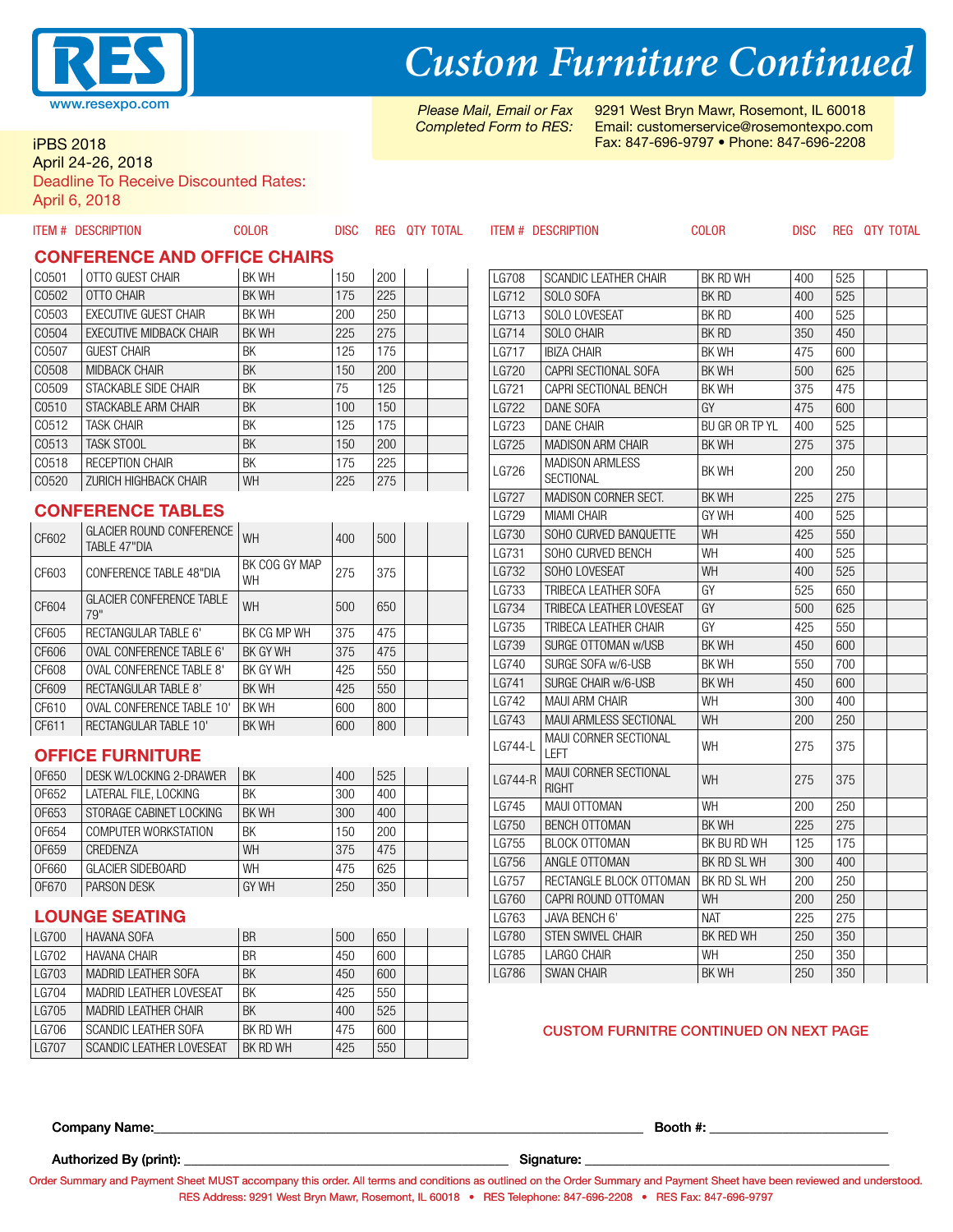

#### iPBS 2018 April 24-26, 2018

Deadline To Receive Discounted Rates:

OT859 KAI END TABLE BK 175 225 OT860 FIJI COCKTAIL TABLE GL 225 275 OT861 FIJI END TABLE GL 175 225

April 6, 2018

|                                            | <b>ITEM # DESCRIPTION</b>    | <b>COLOR</b>         | <b>DISC</b> |     |  | REG QTY TOTAL |                       | <b>ITEM # DESCRIPTION</b>        | <b>COLOR</b>       | <b>DISC</b> |            |  | REG QTY TOTAL |
|--------------------------------------------|------------------------------|----------------------|-------------|-----|--|---------------|-----------------------|----------------------------------|--------------------|-------------|------------|--|---------------|
| <b>EXTRAS</b><br><b>OCCASSIONAL TABLES</b> |                              |                      |             |     |  |               |                       |                                  |                    |             |            |  |               |
| OT800                                      | MONZA SQUARE COCKTAIL        | <b>BK</b>            | 200         | 250 |  |               | XT199                 | <b>FOLDING CHAIR</b>             | BK GY              | 75          | 100        |  |               |
| OT801                                      | MONZA OVAL COCKTAIL          | <b>BK</b>            | 175         | 225 |  |               | XT900                 | REFRIGERATOR 4.1 CF              | <b>BK WH</b>       | 225         | 275        |  |               |
| OT802                                      | MONZA END TABLE              | <b>BK</b>            | 150         | 200 |  |               | XT906                 | <b>VELOUR ROPE</b>               | BK RD              | 35          | 50         |  |               |
| OT804                                      | <b>TUSCAN COCKTAIL TABLE</b> | <b>TK</b>            | 200         | 250 |  |               | XT909                 | WATERFALL CLOTHES RACK           | CHROME             | 100         | 150        |  |               |
| OT805                                      | TUSCAN END TABLE             | <b>TK</b>            | 175         | 225 |  |               | XT910                 | <b>COAT TREE</b>                 | <b>ST</b>          | 100         | 125        |  |               |
| OT806                                      | HILO COCKTAIL TABLE          | GL                   | 200         | 250 |  |               | XT911                 | WASTEBASKET                      | <b>BK</b>          | 40          | 65         |  |               |
| OT807                                      | <b>HILO END TABLE</b>        | GL                   | 175         | 225 |  |               | XT913                 | 6 POCKET LIT RACK                | BK                 | 125         | 175        |  |               |
| OT814                                      | PALMA COCKTAIL TABLE         | WL WH                | 200         | 250 |  |               | XT915                 | <b>CURVED 6 POCKET LIT RACK</b>  | <b>SILVER</b>      | 150         | 200        |  |               |
| OT815                                      | PALMA END TABLE              | WL WH                | 175         | 225 |  |               | XT916                 | COMPUTER PEDESTAL 24X42          | BK WH              | 325         | 425        |  |               |
| OT816                                      | PALMA SOFA TABLE             | <b>WL WH</b>         | 225         | 275 |  |               | XT919                 | <b>CUBE PEDESTAL</b>             | BK WH              | 225         | 275        |  |               |
| OT817                                      | KEMI COCKTAIL TABLE          | GL                   | 200         | 250 |  |               | <b>XT922</b>          | LAURENCE SHELF 72" H             | <b>BK WH</b>       | 175         | 225        |  |               |
| OT818                                      | <b>KEMI END TABLE</b>        | GL                   | 175         | 225 |  |               | XT923                 | METAL SHELVING 54" H             | BK CH              | 125         | 150        |  |               |
| OT819                                      | KEMI SOFA TABLE              | GL                   | 225         | 275 |  |               | <b>XT924</b>          | METAL SHELVING 72" H             | BK CH              | 150         | 200        |  |               |
| OT821                                      | VEGA TABLE 18" DIA. Adj.     | BK BU GY RD<br>YL WH | 125         | 175 |  |               | XT925<br><b>XT948</b> | CUBE SHELF 58"H<br>5 TIER LOCKER | GY WH<br><b>BK</b> | 150         | 200        |  |               |
| OT828                                      | ABBY COCKTAIL TABLE          | GY WH                | 225         | 275 |  |               | XT957                 | <b>TWIST FLOOR LAMP</b>          | <b>SILVER</b>      | 225<br>200  | 275<br>250 |  |               |
| OT829                                      | ABBY END TABLE               | GY WH                | 175         | 225 |  |               | XT958                 | <b>LINEN LAMP</b>                | <b>WH</b>          | 125         | 175        |  |               |
| OT830                                      | <b>JUPITER SIDE TABLE</b>    | <b>BK WH</b>         | 175         | 225 |  |               | XT959                 | LINEN FLOOR LAMP                 | <b>WH</b>          | 175         | 225        |  |               |
| OT839                                      | LINEAR COCKTAIL BENCH        | <b>STEEL</b>         | 225         | 275 |  |               | XT962                 | <b>SHADE LAMP</b>                | GY                 | 125         | 175        |  |               |
| OT840                                      | <b>LINEAR END BENCH</b>      | <b>STEEL</b>         | 175         | 225 |  |               | XT963                 | SHADE FLOOR LAMP                 | GY                 | 175         | 225        |  |               |
| OT841                                      | <b>GIO COCKTAIL TABLE</b>    | BK ESPRESSO          | 175         | 225 |  |               | XT964                 | <b>CLUB LAMP</b>                 | WH                 | 125         | 175        |  |               |
| OT842                                      | <b>GIO END TABLE</b>         | BK ESPRESSO          | 150         | 200 |  |               | XT965                 | <b>CLUB FLOOR LAMP</b>           | <b>WH</b>          | 175         | 225        |  |               |
| OT843                                      | SPA COCKTAIL TABLE           | GL                   | 225         | 275 |  |               | XT970                 | PILLAR LIGHT - MULTI             | WH-MULTI           | 275         | 375        |  |               |
| 0T844                                      | SPA END TABLE                | GL                   | 175         | 225 |  |               |                       |                                  |                    |             |            |  |               |
| OT855                                      | KLUB COCKTAIL TABLE          | WH                   | 225         | 275 |  |               |                       |                                  |                    |             |            |  |               |
| OT856                                      | <b>KLUB END TABLE</b>        | WH                   | 175         | 225 |  |               |                       |                                  |                    |             |            |  |               |
| OT857                                      | KLUB SOFA TABLE              | WH                   | 225         | 275 |  |               |                       |                                  |                    |             |            |  |               |
| OT858                                      | KAI COCKTAIL TABLE           | <b>BK</b>            | 225         | 275 |  |               |                       |                                  |                    |             |            |  |               |

ORDER TOTAL \$\_\_\_\_\_\_\_\_\_\_\_\_

| Company Name: _        | Phone #:   | Fax #:         |
|------------------------|------------|----------------|
| Address:               | City:      | State:<br>Zip: |
| Authorized By (print): | Signature: | Booth #:       |

# *Custom Furniture Continued*

*Please Mail, Email or Fax Completed Form to RES:*

9291 West Bryn Mawr, Rosemont, IL 60018 Email: customerservice@rosemontexpo.com Fax: 847-696-9797 • Phone: 847-696-2208

Order Summary and Payment Sheet MUST accompany this order. All terms and conditions as outlined on the Order Summary and Payment Sheet have been reviewed and understood. RES Address: 9291 West Bryn Mawr, Rosemont, IL 60018 • RES Telephone: 847-696-2208 • RES Fax: 847-696-9797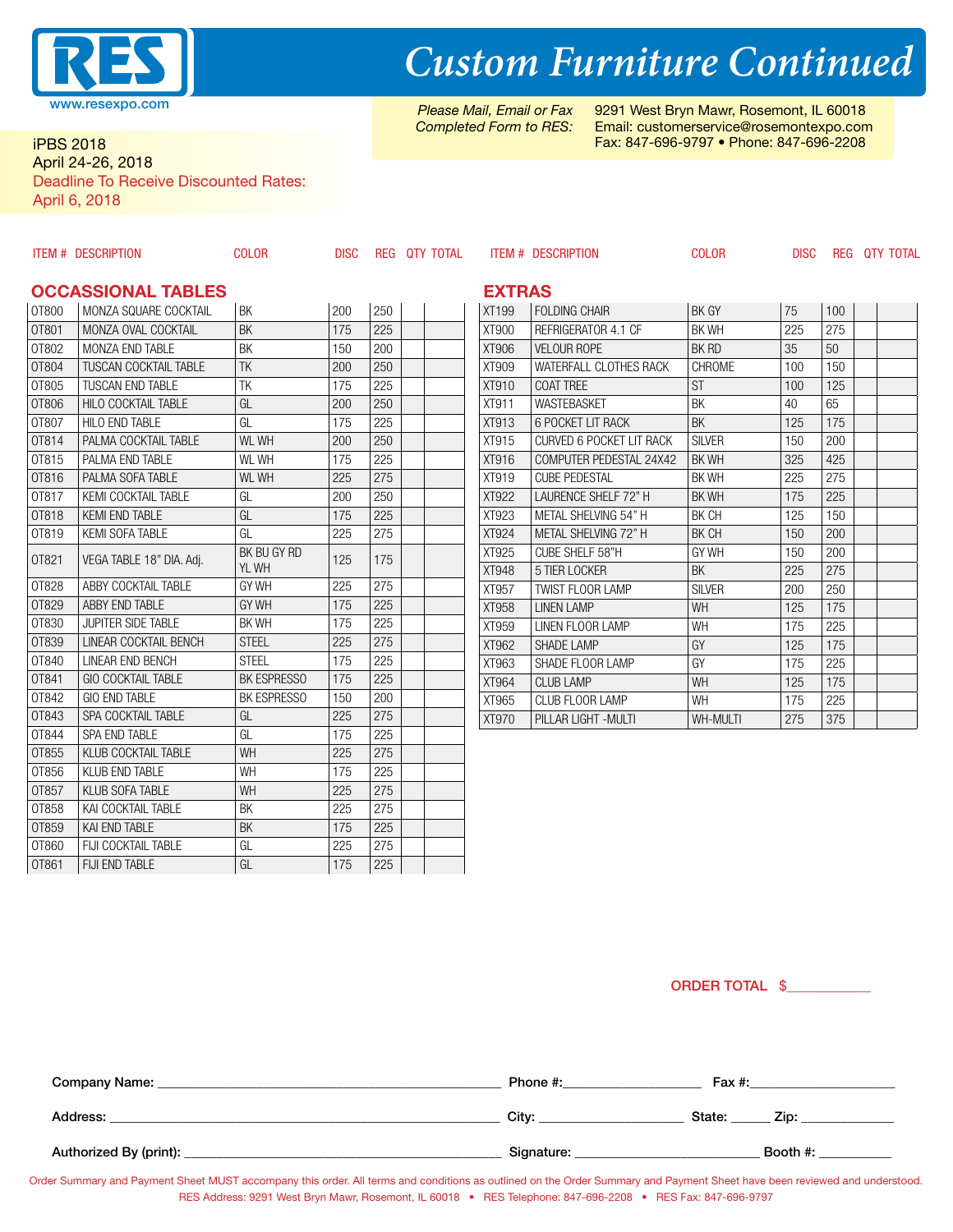





CH100 JACOBSON CHAIR Black, White 18"Wx17"Dx18"H



CH103 CAZMA CHAIR Black, Red 22"Wx22"Dx18"H





CH101 DELTA CHAIR Black 23"Wx22"Dx18"H



CH104 TOLEDO CHAIR Natural/Chrome 17"Wx19"Dx18"H



CH106 CRISS CROSS White/Chrome 17"Wx19"Dx18"H



CH102 MONACO CHAIR Black 23"Wx23"Dx18"H

CH07 PARIS CHAIR White 19"Wx22"Dx18"H













Black, Blue, Clear, Green, Grey, Red, White 20"Wx18"Dx18"H



CH111 TICINO CHAIR White 18"Wx19"Dx18"H



CH113 LESLIE CHAIR White 19'Wx21'Dx18'H



CH114 TENDY CHAIR Black, Walnut, White 17"Wx18"Dx18"H





CH118 EURO CHAIR Black, Grey, White 22"Wx21"Dx18"H



CH115 SHEN CHAIR Black, White 18"Wx20"Dx18"H

CH117 GENEVA CHAIR White 17"Wx19"Dx18"H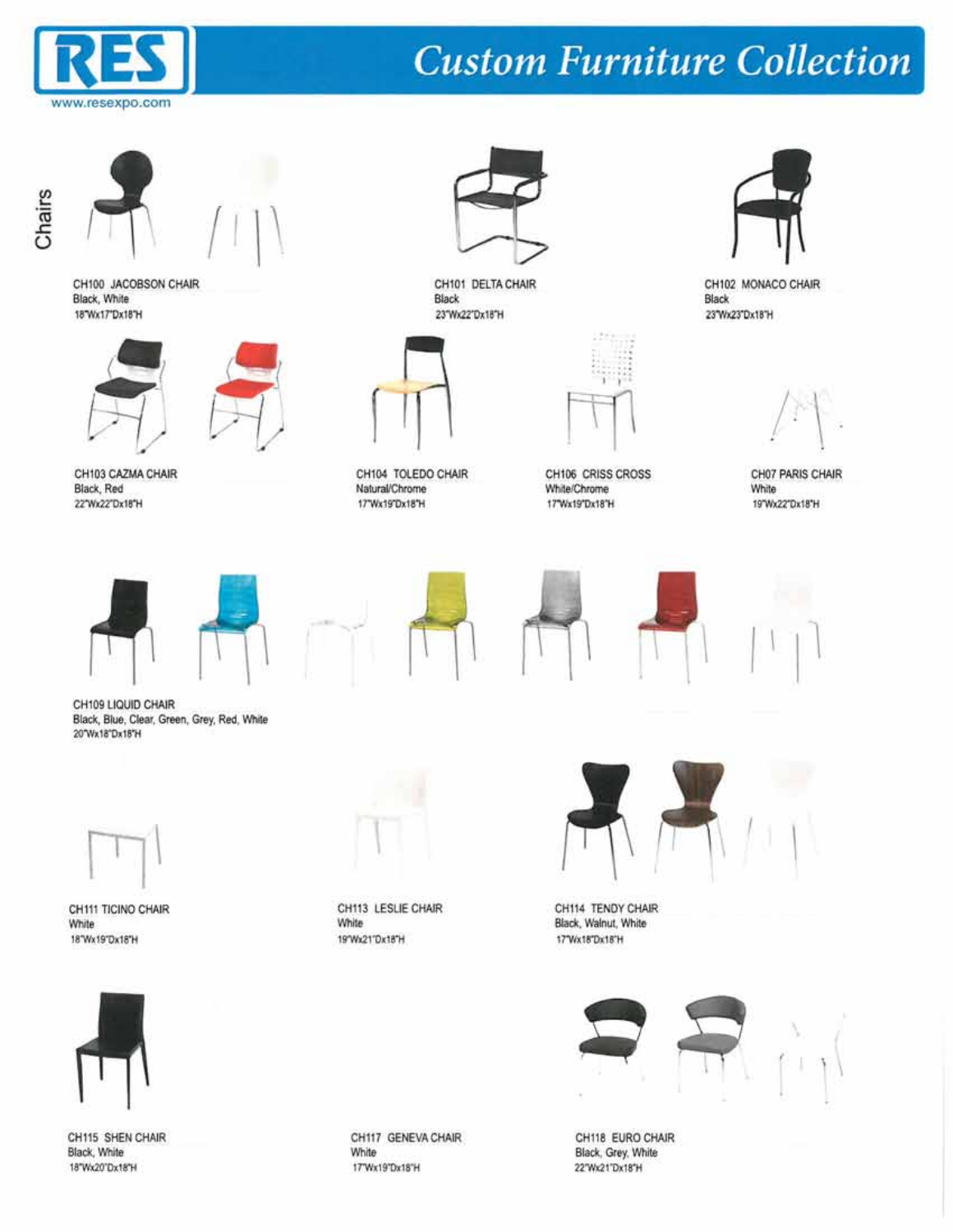





20"Wx19"Dx28"H



ST202 MONACO STOOL Black 23"Wx23"Dx30"H



ST205 KOOL STOOL Black, Green, Orange, White, Yellow 16"Wx17"Dx26-30"H





ST206 CRISS CROSS STOOL White/Chrome 15"Wx19"Dx29"H



ST203 EQUINO STOOL Black, Red. White - Adj. 14"Wx17"Dx26-30"H



ST207 PARIS STOOL White 19"Wx18"Dx30"H



ST204 TOLEDO STOOL Natural/Chrome 19'Wx19'Dx30'H



ST208 TICKLE STOOL Orange, Red, White - Adj. 19'Wx21'Dx23-31"H



ST209 LIQUID STOOL Black, Blue, Clear, Green, Grey, Red, White 19'Wx20"Dx30"H



ST212 RETRO STOOL Steel 17"Wx17"Dx30"H



ST213 ENZO STOOL Black 16"Wx16"Dx30"H



ST214 TENDY STOOL Black, Walnut, White 17'Wx17'Dx30'H



ST218 EURO STOOL Black, Grey, White - Adjustable 20"Wx17"Dx24-33"H



ST210 OTTO STOOL Black, White 16"Wx18"Dx24-30"H



ST211 TICINO STOOL White 17"Wx20"Dx30"H



ST215 SHEN STOOL Black, White 17"Wx18"Dx30"H



ST219 TECH STOOL White - Adjustable 15'Wx15'Dx22-29'H



 $\rightarrow$ 

ST217 PLUTO STOOL Black, White 22"Wx18"Dx24-32"H

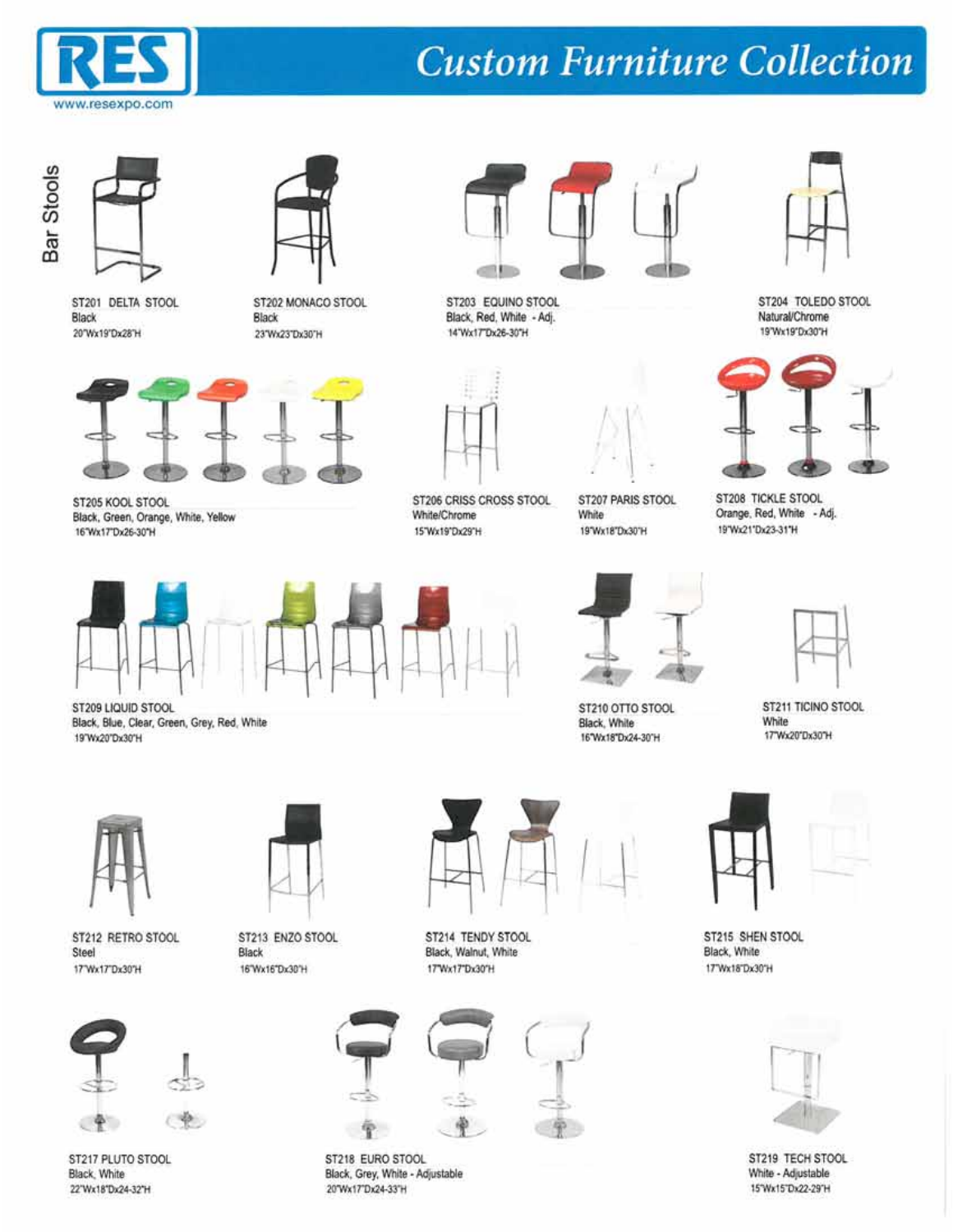



CT300 PEDESTAL TABLE Black, White

24"Dia.x30"H



CT301 PEDESTAL TABLE Black, White 30°Dia.x30°H



CT302 CAFE TABLE Black, Grey, White 36°Dia x30°H



CT303 CAFE TABLE Black, Grey, White 42"Dia.x30"H







CT304 SQUARE CAFE TABLE Black, White 30°Sq.x30°H



CT305 SQUARE CAFE TABLE Black, White 36"Sq.x30"H





CT306 TRAVE TABLE Chrome/Glass 36°Dia.x30°H (Other sizes available)



CT307 BISTRO TABLE Black, Natural, Walnut, White 30°Dia.x30°H



CT310 CHROMA TABLE Aluminum 27sq x30°H



CT311 CHROMA TABLE Aluminum 27"Dia x30"H



CT313 MARTINI TABLE Chrome/Glass 36"Dia x30"H







CT355 ABBY TABLE White 63'Wx36"Dx30"H

CT356 SPARK POWER TABLE 72"x30 Black, White 72"Wx30"Dx30"H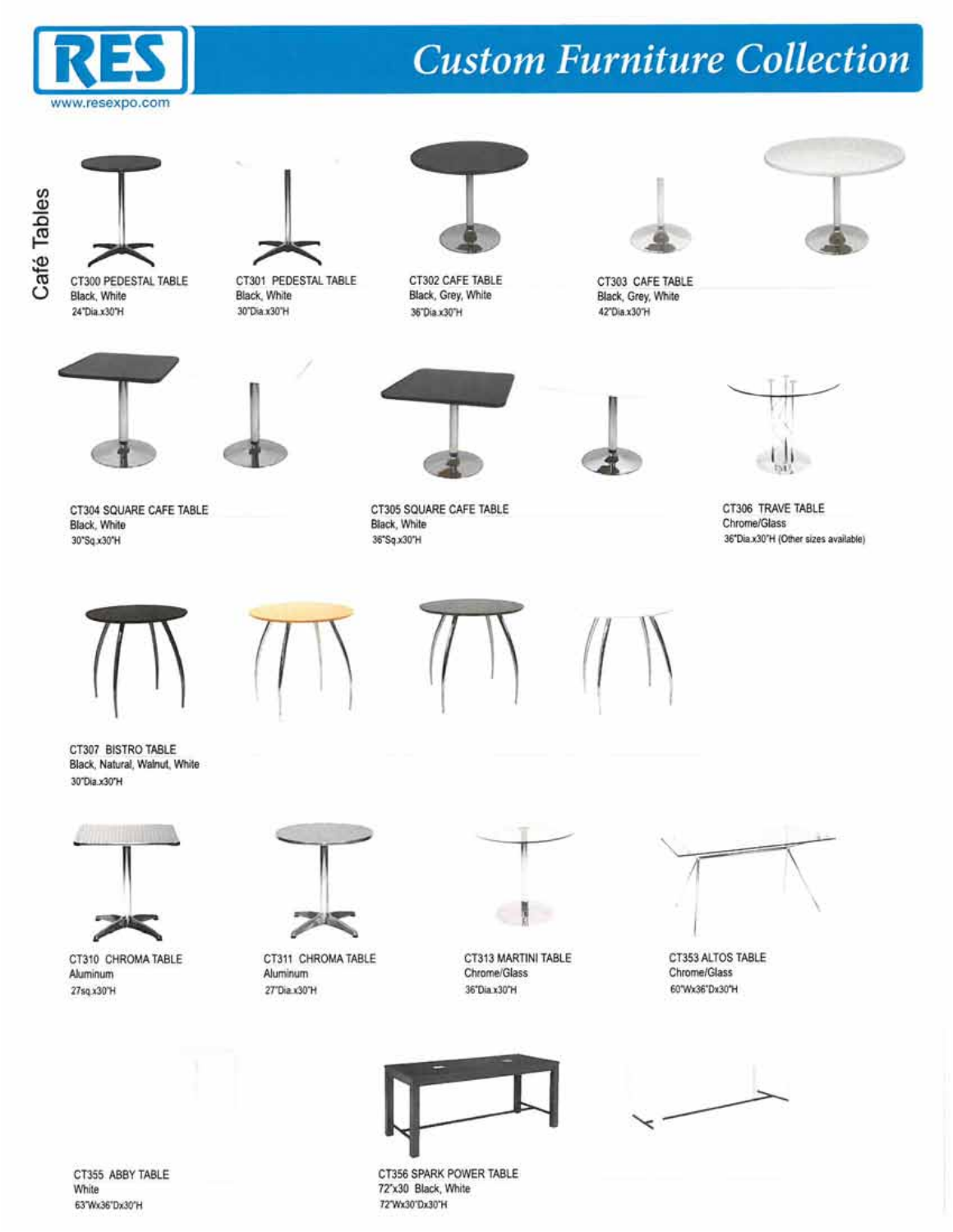





BT400 / BT401 BAR PEDESTAL TABLE Black, White 24"Dia.x42"H or 30"Dia.x42"H

BT402 BAR HIGH TABLE Black, Grey, White 36 Dia x42 H



BT404 / BT405 SQUARE BAR TABLE Black, White 30°Sq x42°H or 36°Sq x42°H



BT406 TRAVE BAR TABLE Chrome/Glass 32"Dia.x42"H (Other sizes available)





BT410 CHROMA BAR TABLE

Aluminum

23"Dia.x42"H

BT412 RETRO BAR TABLE

Steel

24°Sq x42°H



BT413 MARTINI BAR TABLE Chrome/Glass 32"Dia.x42"H

BT407 BRAVO BAR TABLE Black, Natural, Walnut, White 30°Dia.x42°H



BT450 MANHATTAN BAR Black/Stainless 62"Wx29"Dx42"H



BT451 INFORMATION COUNTER Black, White - Locking 48'Wx20"Dx40"H





**Black, White** 48'Wx20'Dx42'H









BT454 BALI BAR Black, White 56"Wx24"Dx40"H

BT454-P W/POWER Black, White 56"Wx24"Dx40"H





BT456 Spark Power Bar Table Black, White 72"Wx30"Dx42"H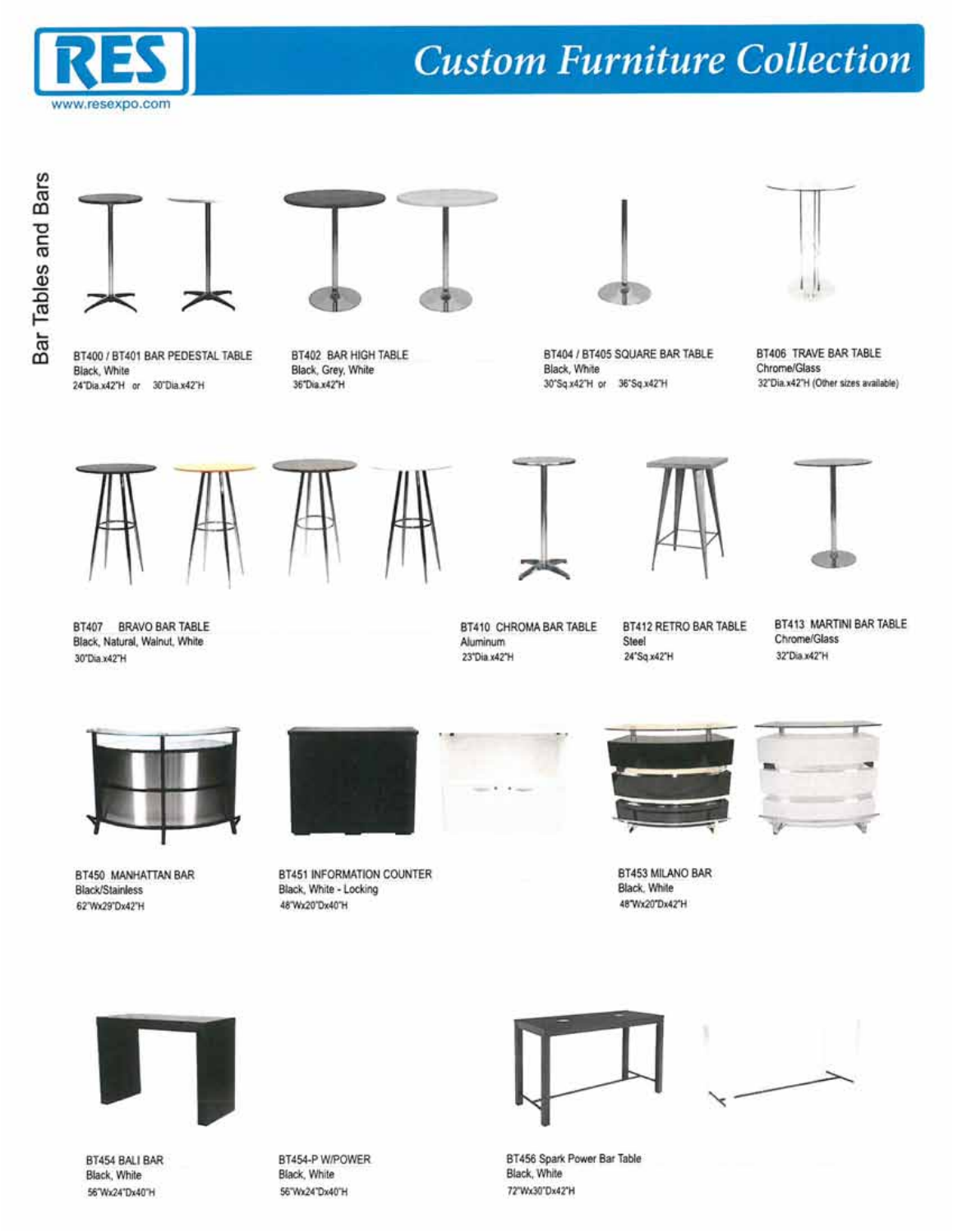

Modular Bars and LED Pedestals

BT460 ITALIA CURVED BAR White, with light 65"Wx24"Dx40"H

BT461 ITALIA BAR White, with light 36"Wx32"Dx43"H



BT463 ITALIA DELUXE BAR White, with light 68'Wx24"Dx44"H



BT480 / BT481 / BT482 MOD CYLINDER PEDESTAL White 21"Dia x18"H 21 Dia x30 H 21"Dia.x42"H

BT483 / BT484 MOD CUBE PEDESTAL White 24°Sq.x24°H 21°Sq.x42°H

BT486 MULTI COLOR LIGHT BOX. Order for use with 8T480 Through BT485



CO501 OTTO GUEST CHAIR Black, White 22"Wx24"Dx18"H



CO504 EXECUTIVE MIDBACK CHAIR Black, White 25"Wx24"Dx18-20"H



CO512 TASK CHAIR **Black** 19'Wx22"x18-22"H





CO507 GUEST CHAIR Black 25"Wx25"Dx18"H

CO513 TASK STOOL

Black, Adjustable

19'Wx22'Dx23-27'H



CO508 MIDBACK CHAIR Black 25"Wx24"Dx18-22"H





CO509 STACKABLE SIDE CHAIR Black 20"Wx20"Dx18"H



CO510 STACKABLE ARM CHAIR **Black** 24"Wx20"Dx18"H



CO520 ZURICH HIGHBACK CHAIR White 26"Wx21"Dx18-22"H





CO518 RECEPTION CHAIR Black 21"Wx23"Dx18"H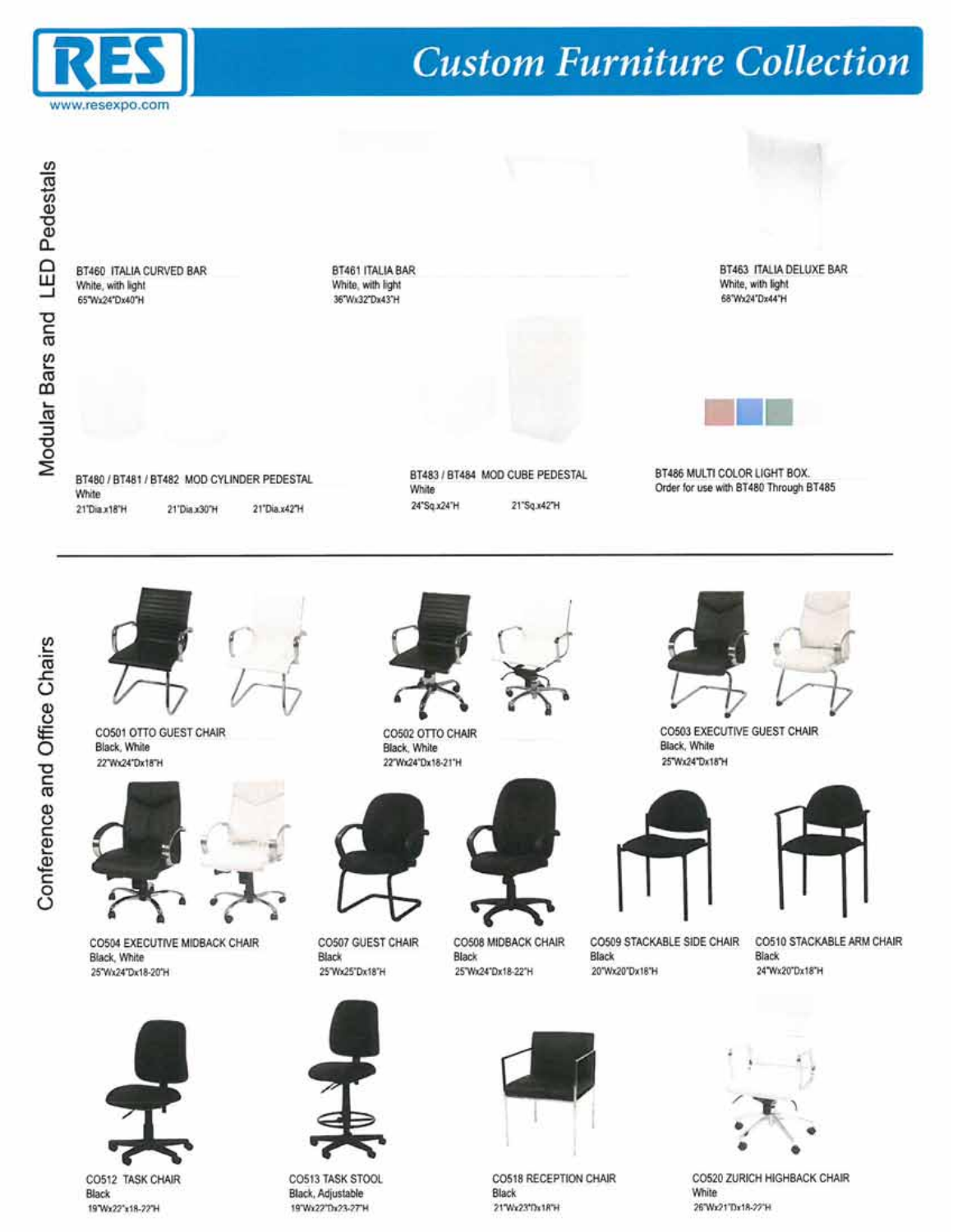





CF603 CONFERENCE TABLE Black, Cognac, Grey, Maple, White 48"Dia.x30"H



CF604 GLACIER CONFERENCE TABLE White-Gloss 79"Wx40"Dx30"H

CF605 RECTANGULAR CONFERENCE TABLE Black, Cognac, Maple, White 72"Wx36"Dx30"H



CF610 OVAL CONFERENCE TABLE CF609 RECTANGULAR CONFERENCE TABLE Black, White 120"Wx42"Dx30"H



CF606 / CF608 CONFERENCE TABLE Black, Grey, White 72"Wx36"Dx30"H or 96"Wx42"Dx30"H



CF611 RECTANGULAR CONFERENCE TABLE Black, White 120'Wx42"Dx30"H Additional conference table sizes, colors and power options available. Contact your sales rep for information.



OF650 DESK TWO DRAWER Black - Locking 60"Wx30"Dx29"H

Black, White

96"Wx42"Dx30"H



OF652 LATERAL FILE Black - Locking 36"Wx24"Dx29"H



OF653 STORAGE CABINET Black, White - Locking 37 Wx20 Dx29 H





OF654 COMPUTER WORKSTATION Black 36'Wx24'Dx29'H

OF659 CREDENZA White 48"Wx18"Dx29"H

OF660 GLACIER SIDEBOARD White-Gloss

48 Wx18 Dx30 H



OF670 PARSON DESK Grey, White 48"Wx24"Dx29"H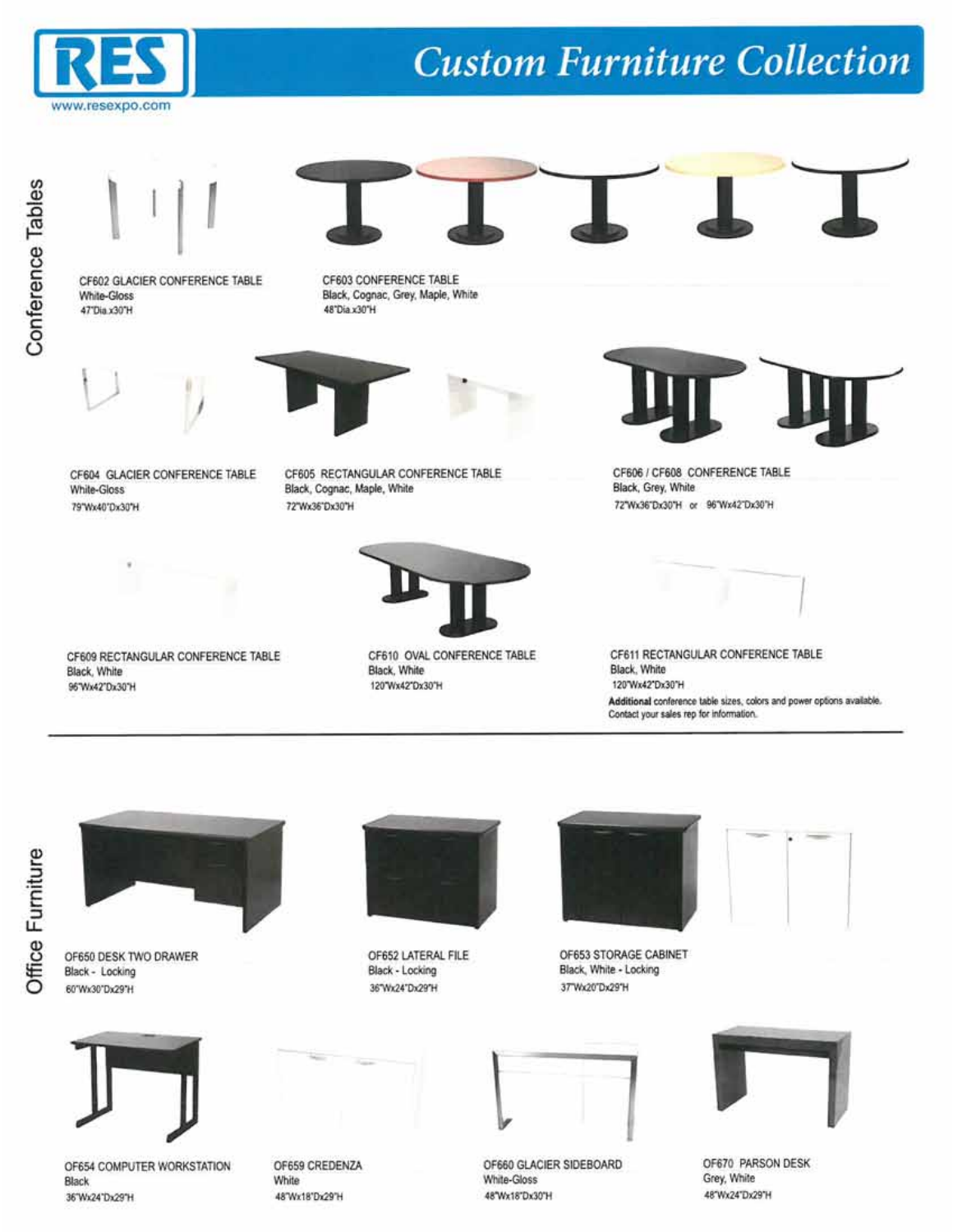



LG700 HAVANA SOFA Brown 93"Wx38"Dx34"H



LG703 MADRID LEATHER SOFA Black 78'Wx33'Dx34'H



Brown

43'Wx38"Dx34"H

LG702 HAVANA CHAIR

LG704 MADRID LEATHER LOVESEAT **Black** 62"Wx33"Dx34"H



LG705 MADRID LEATHER CHAIR Black 40'Wx33"Dx34"H



LG706 SCANDIC SOFA Black, Red, White 82"Wx34"Dx30"H



LG707 SCANDIC LOVESEAT Black, Red, White 59"Wx34"Dx30"H



LG708 SCANDIC CHAIR Black, Red, White 38"Wx34"Dx30"H





LG712 SOLO SOFA Black, Red 80"Wx35"Dx32"H





LG713 SOLO LOVESEAT Black, Red 57"Wx35"Dx32"H



LG720 CAPRI SECTIONAL SOFA Black, White 71'Wx35"Dx30"H



LG714 SOLO CHAIR Black, Red 34"Wx35"Dx32"H



LG721 CAPRI SECTIONAL BENCH Black, White 71 Wx35 Dx17 H

LG717 IBIZA CHAIR Black, White 30 Wx33 Dx33 H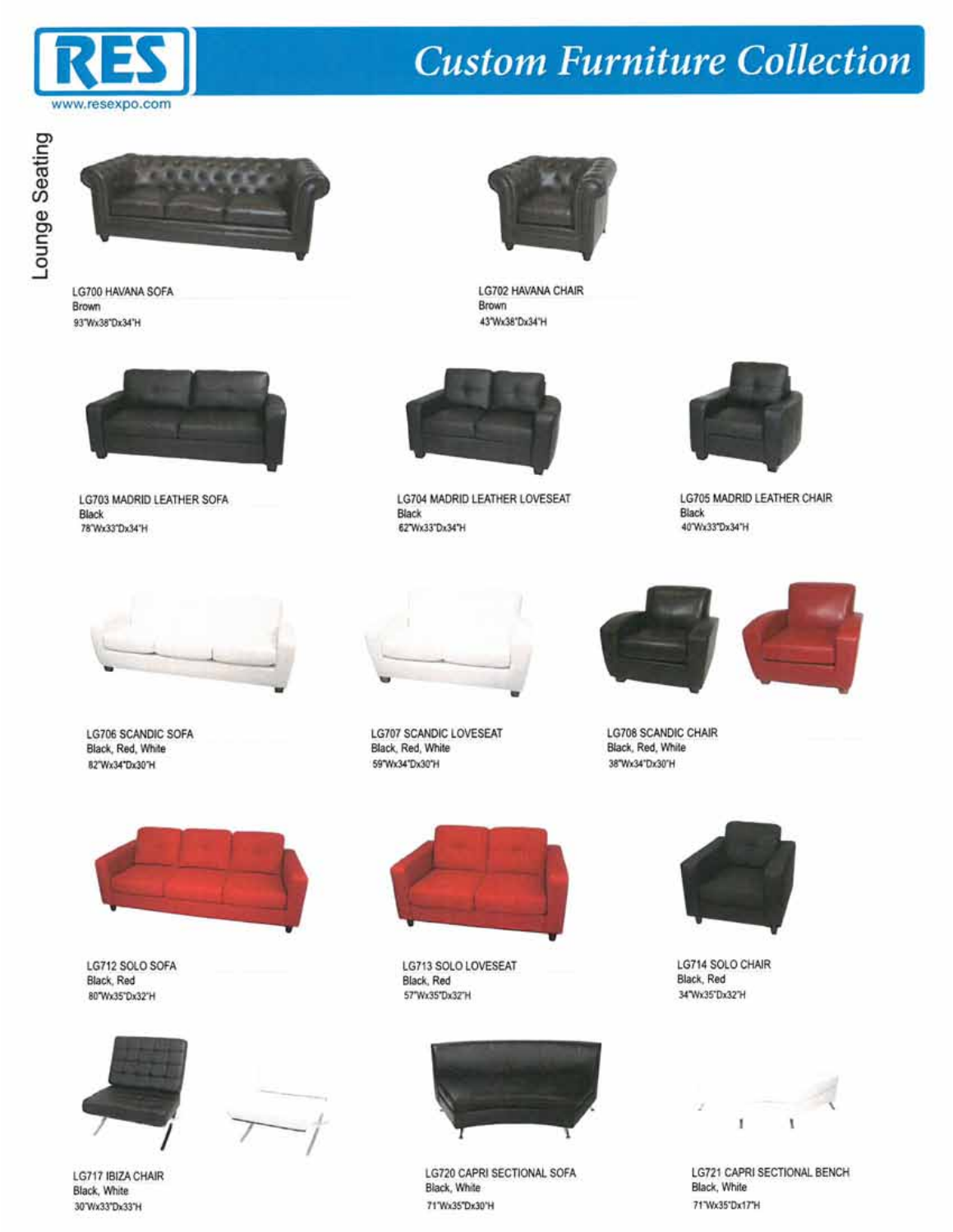



LG722 DANE SOFA Grey 80°Wx41°Dx34°H



LG725 MADISON ARM CHAIR Black, White 28"Wx28"Dx30"H



LG723 DANE CHAIR Blue, Green, Orange, Taupe, Yellow 34 Wx41 Dx34 H



LG726 MADISON ARMLESS SECTIONAL Black, White 23"Wx28"Dx30"H



**LG727 MADISON CORNER SECTIONAL** Black, White 28"Wx28"Dx30"H



LG729 MIAMI CHAIR Grey, White 27 Wx31 Dx30 H





LG730 SOHO CURVED BANQUETTE White 60°Wx24°Dx48°H

LG731 SOHO CURVED BENCH White 52'Wx22"Dx17"H







LG733 TRIBECA LEATHER SOFA Grey 89'Wx36'Dx33'H



LG734 TRIBECA LEATHER LOVESEAT Grey 61"Wx36"Dx33"H



LG735 TRIBECA LEATHER CHAIR Grey 34"Wx36"Dx33"H



LG739 SURGE OTTOMAN Black, White w/USB 60"Wx39"Dx16"H



LG740 SURGE SOFA Black, White w/USB 72'Wx34"Dx28"H



LG741 SURGE CHAIR Black, White w/USB 34'Wx34"Dx28'H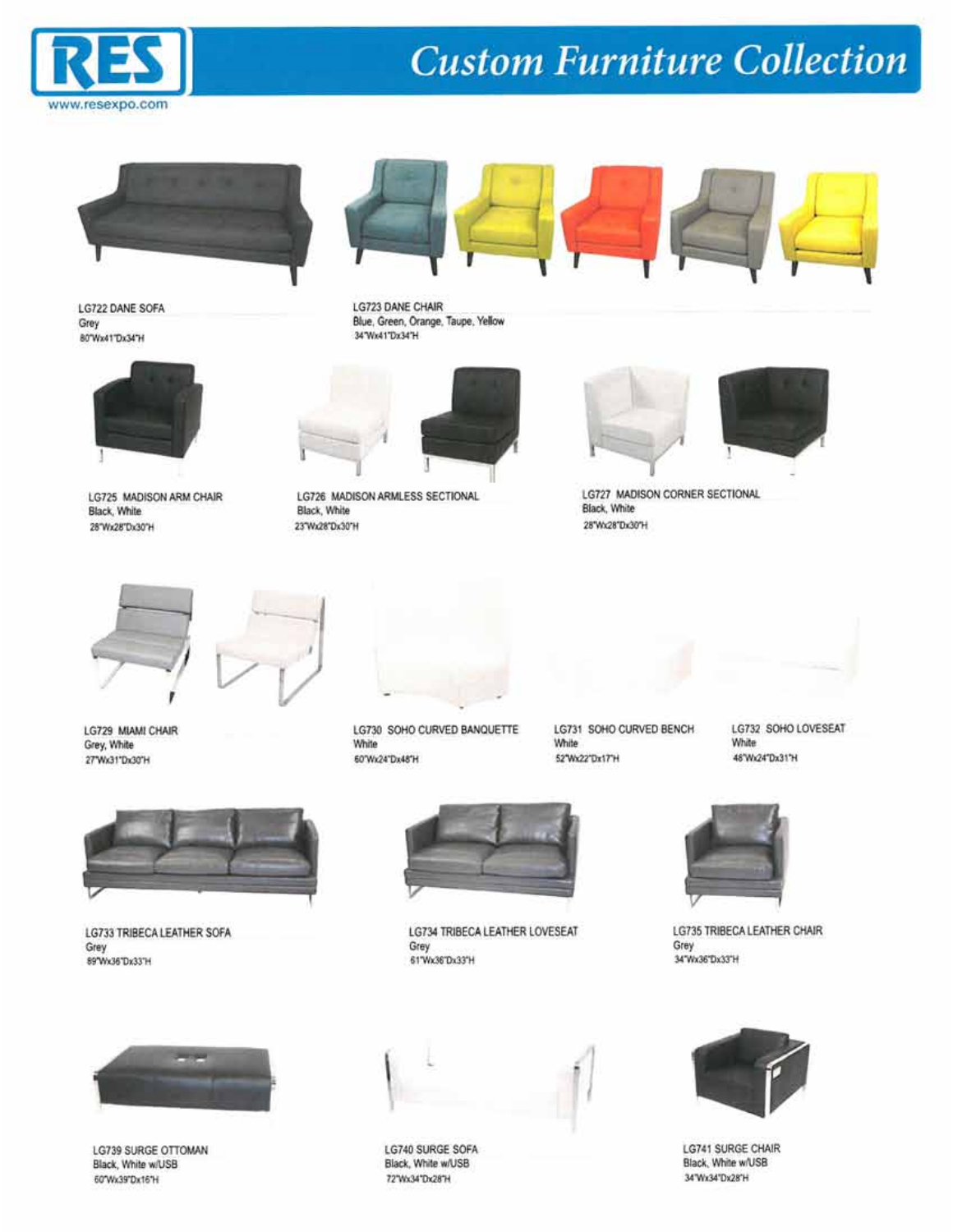



LG742 MAUI ARM CHAIR White 35 Wx29 Dx27 H



LG743 MAUI ARMLESS White 28"Wx28"Dx27"H



LG744-L MAUI CORNER White 28"Wx28"Dx27"H



**LG744-R MAUI CORNER** White 28 W 28 D 27 H



**LG745 MAUI OTTOMAN** White 28"Wx28"Dx17"H



LG750 BENCH OTTOMAN Black, White 60"Wx20"Dx17"H







**LG755 BLOCK OTTOMAN** Blue Microfiber, Black, Red, White Leatherette 18"Wx18"Dx18"H



LG756 ANGLE OTTOMAN Black, Silver, White Leatherette 48'Wx48"Dx18"H



**LG757 RECTANGLE OTTOMAN** Black, Silver, White Leatherette 36"Wx18"Dx18"H



LG760 CAPRI OTTOMAN Black, White 40 Dia x18 H





LG763 Java Bench Natural 72"Wx18"Dx15"H



LG780 STEN SWIVEL CHAIR Black, Red, White 32"Wx32"Dx29"H



LG785 LARGO CHAIR White 30"Wx26"Dx26"H





LG786 SWAN CHAIR Black, White 29"Wx28"Dx35"H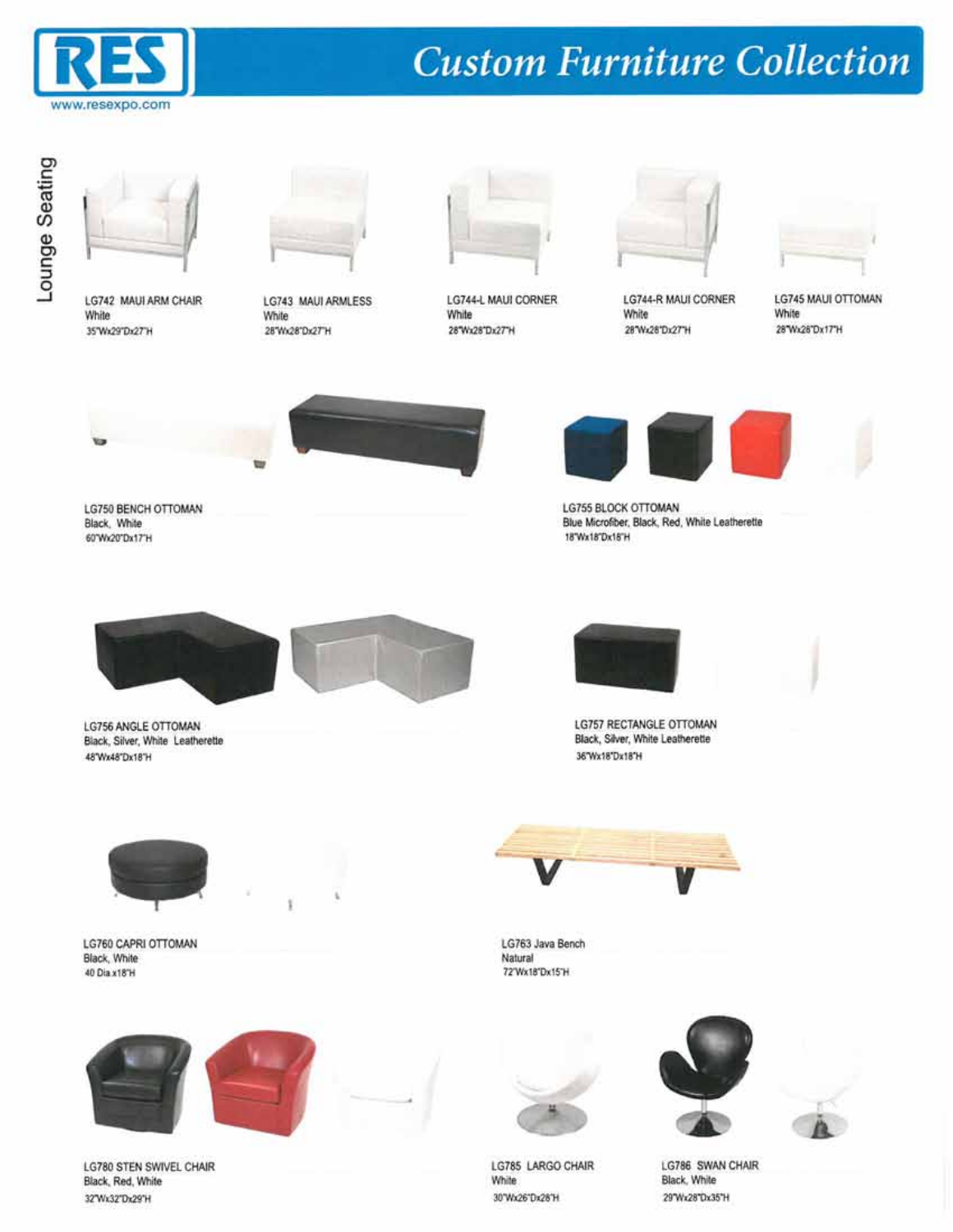